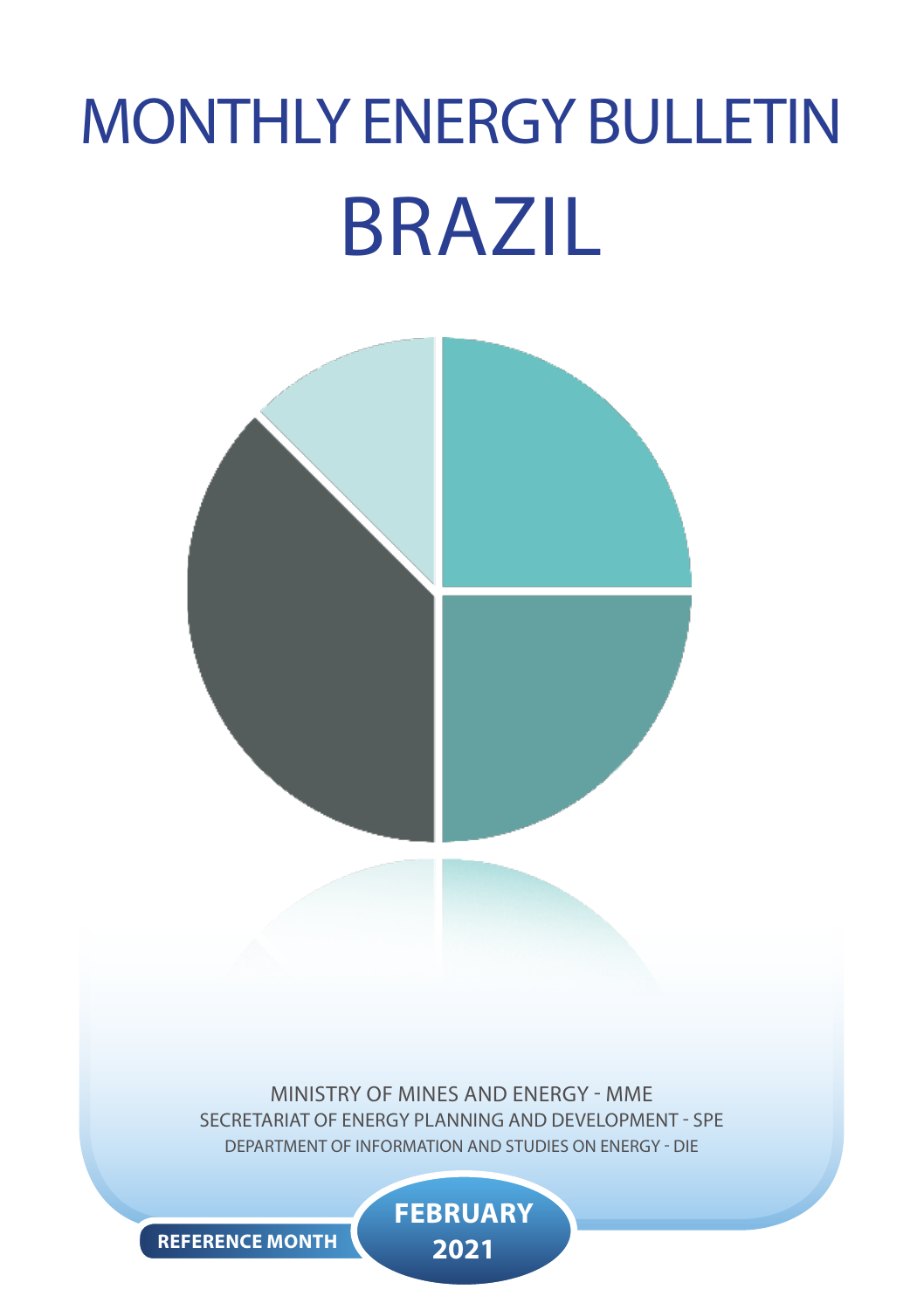## DOMESTIC ENERGY SUPPLY

Two indicators remained good in February 2021 over February 2020: a 19% increase in cement sales and a 4.5% increase in industrial electricity consumption. The COVID-19 pandemic continued to affect some indicators in the accumulated result for the year: in households, power consumption increased by 4.5% and cooking gas consumption by 2.5%; in the commercial sector there was a decrease of 7.2% in power use; in aviation there was a

40.9% drop in kerosene use and in light vehicles there was a reduction of 6.1% in fuel use.

For the Domestic Energy Supply –  $DES<sup>1</sup>$ up to February, an increase of 2.7% was estimated, but for 2021 it is expected an increase between 3 and 4%. With the current information, the indicator was estimated at 3.5% (the same of the last).



### *TOTAL ENERGY DEMAND IN 2021 MAY RISE 3.5%*

**287.6 million toe - 48.6% renewables**



**297.5 million toe - 47.5% renewables**

For the 2021's Domestic Electricity Supply (DELS)² an increase of 4 to 5% is expected. With the current information, the indicator was estimated at 4.9%. The share of renewables should be between 83 and 85%.

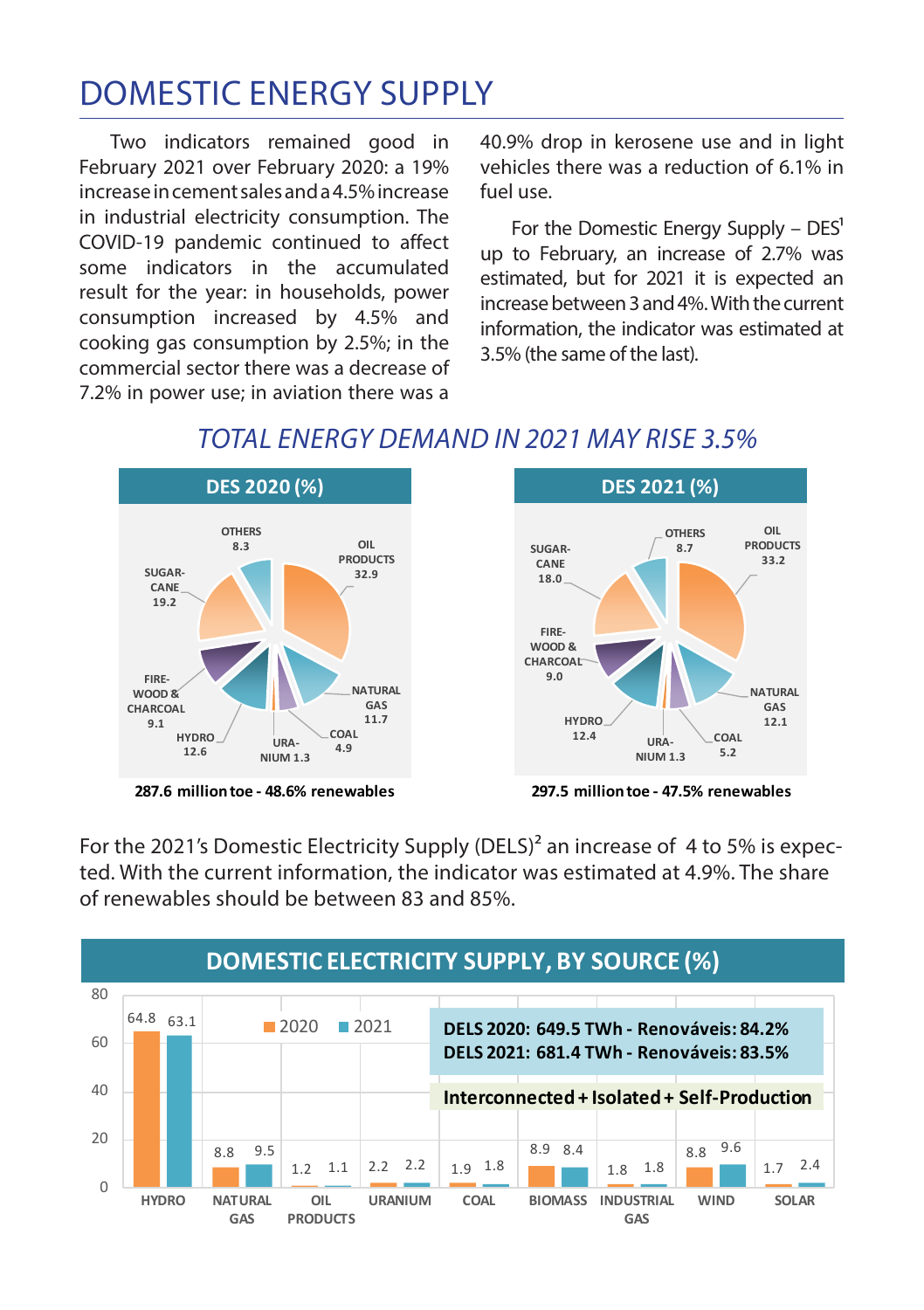## HIGHLIGHTS IN FEBRUARY 2021

#### **Oil production recoils**

 Oil production fell 8.5% in February 2021, compared to the same month in 2020, and accumulated a decrease of 9.1% in the year. The natural gas production decreased 2.1% in February and accumulated a decrease of 0.5% in the year.

#### **Mining and metallurgy in high**

 Steel production grew 7.5% over February 2020, and accumulates an increase of 9.1% in the year. Iron ore exports grew 13.6% in the month, accumulating an increase of 11.7% in the year. Pellet exports continue to improve, with increases of 39% in the month and 3% in the accumulated result for the year.

#### Hydraulic supply downward

The hydraulic energy supply fell 5% over the same month in 2020, being -7% in the year´s accumulated. Itaipu's supply is -5.2% in the year´s accumulated.

#### Oil derivatives increase

Apparent consumption of oil products decreased 2.1% over February 2020 (excluding ethanol and biodiesel), and accumulated a decrease of 0.5% in the year. Diesel consumption (including biodiesel) increased by 0.6% (0.6% in the year) and gasoline C decreased by 7.1% (-3.4% in the year). Automotive ethanol consumption dropped 4.6% in the month and 5.9% in the year. The total demand for natural gas accumulates a 5.1% increase in the year, with an expansion of 14.2% in electricity generation.

The Otto's cycle (gasoline, ethanol and natural gas) light vehicles energy consumption accumulates -6.1% in the year (12 months: -9.3% in 2020, 4.5% in 2019, -1.2% in 2018, 1.7% in 2017, -1.1% in 2016 and 6.2% in 2014).

#### **Electricity consumption rises**

 Electricity consumption, without self-producers, grew 1.3% over February 2020 and accumulates an increase of 2.2% in the year. Still in the accumulated result for the year, residential consumption increased 4.5%, industrial consumption grew 6.3% and commercial consumption decreased 7.2% (-10.6% in the whole year of 2020).

#### Biodiesel production rises

Biodiesel production grew 8.6% over the same month in 2020, but accumulated 8% in the year. The annual indicator has been over 9% in the past four years.

Pulp production was estimated to increase by 2% in the year´s accumulated (+43% from 2013 to 2020). Cement consumption accumulates 15.4% in 2021 (10% in the 12 months of 2020).

#### **Electricity tariffs rise**

The national average tariff for residential electricity accumulates 6.6% high in the year (-3.1% in 2020, 8.0% in 2019 and 12.6% in 2018). Commercial tariff accumulates 10.4% high (-1.6% in 2020, 7.4% in 2019 and 12.4% in 2018) and industrial, 14.2% high (-0.3% in 2020, 5.7% in 2019 and 13.4% in 2018).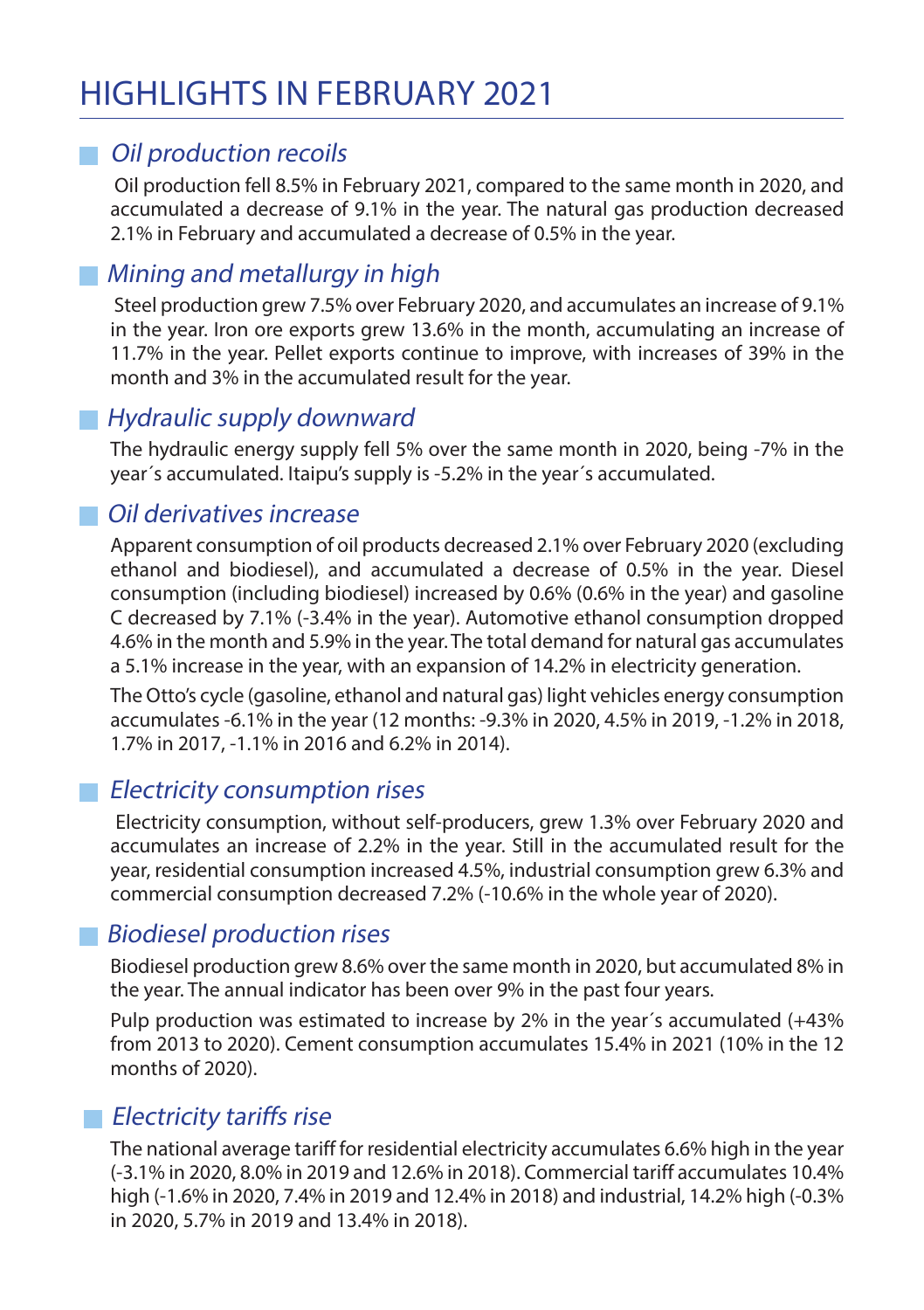| <b>FEBRUARYY</b>                                                                                                                              |              |        |         |                                |        |         |       |
|-----------------------------------------------------------------------------------------------------------------------------------------------|--------------|--------|---------|--------------------------------|--------|---------|-------|
|                                                                                                                                               | IN THE MONTH |        |         | <b>ACCUMULATED IN THE YEAR</b> |        |         |       |
| <b>SPECIFICATION</b>                                                                                                                          | 2021         | 2020   | %21/20  | 2021                           | 2020   | %21/20  | $\%$  |
| OIL                                                                                                                                           |              |        |         |                                |        |         |       |
| PRODUCTION - with Shale Oil and NGL(10 <sup>3</sup> b/d)                                                                                      | 2,816        | 3,078  | $-8.5$  | 2,896                          | 3,186  | $-9.1$  |       |
| IMPORTS AVERAGE PRICE (US\$/bbl FOB)                                                                                                          | 49           | 65     | $-24.3$ | 59                             | 65     | $-9.7$  |       |
| <b>OIL PRODUCTS</b>                                                                                                                           |              |        |         |                                |        |         |       |
| TOTAL CONSUMPTION (10 <sup>3</sup> b/day)                                                                                                     | 2,391        | 2,441  | $-2.1$  | 2,399                          | 2,410  | $-0.5$  | 100.0 |
| hereof: DIESEL with biodiesel - (10 <sup>3</sup> b/day)                                                                                       | 1,043        | 1,037  | 0.6     | 998                            | 992    | 0.6     | 39.5  |
| hereof: GASOLINE C (10 <sup>3</sup> b/day)                                                                                                    | 621          | 669    | $-7.1$  | 633                            | 655    | $-3.4$  | 21.1  |
| CONSUMER PRICE - DIESEL (R\$/I)                                                                                                               | 4.20         | 3.71   | 13.1    | 3.95                           | 3.75   | 5.2     |       |
| CONSUMER PRICE - GASOLINE C (R\$/I)                                                                                                           | 5.44         | 4.55   | 19.6    | 5.03                           | 4.56   | 10.2    |       |
| CONSUMER PRICE - LPG (R\$/13 kg)                                                                                                              | 84.8         | 69.9   | 21.3    | 80.8                           | 69.8   | 15.8    |       |
| <b>NATURAL GAS</b>                                                                                                                            |              |        |         |                                |        |         |       |
| PRODUCTION (106 m3/day)                                                                                                                       | 131.1        | 128.9  | 1.7     | 133.9                          | 134.1  | $-0.2$  |       |
| IMPORTS (106 m <sup>3</sup> /day)                                                                                                             | 37.0         | 25.0   | 47.8    | 39.2                           | 28.7   | 36.5    |       |
| NON-UTILIZED AND REINJECTION (106 m <sup>3</sup> /day)                                                                                        | 58.3         | 53.4   | 9.3     | 59.6                           | 54.8   | 8.7     |       |
| AVAILABILITY FOR CONSUMPTION (106 m <sup>3</sup> /day)                                                                                        | 109.8        | 100.6  | 9.1     | 113.5                          | 108.0  | 5.1     | 100.0 |
| INDUSTRIAL CONSUMPTION (106 m <sup>3</sup> /day)                                                                                              | 37.9         | 37.2   | 2.0     | 38.0                           | 36.7   | 3.4     | 33.5  |
| POWER GENERATION CONS. (106 m <sup>3</sup> /day)                                                                                              | 31.6         | 25.6   | 23.1    | 38.2                           | 33.4   | 14.2    | 33.6  |
| INDUSTRIAL PRICE SP(*) (US\$/MMBtu) - consump-                                                                                                | 13.0         | 14.7   | $-11.1$ | 12.6                           | 15.0   | $-15.9$ |       |
| tion range of 20,000 $\text{m}^3$ /day                                                                                                        |              |        |         |                                |        |         |       |
| MOTOR PRICE SP (US\$/MMBtu)                                                                                                                   | 16.7         | 18.7   | $-10.8$ | 14.7                           | 19.2   | $-23.4$ |       |
| RESIDENTIAL PRICE SP (US\$/MMBtu)                                                                                                             | 36.1         | 41.0   | $-11.9$ | 32.3                           | 41.9   | $-22.9$ |       |
| <b>ELECTRICITY</b>                                                                                                                            |              |        |         |                                |        |         |       |
| NATIONAL INTERCONNECTED SYSTEM                                                                                                                | 72,107       | 70,399 | 2.4     | 71,615                         | 70,079 | 2.2     | 100.0 |
| SOUTHEAST/MIDWEST POWER LOAD (MWavg)                                                                                                          | 41,650       | 40,492 | 2.9     | 41,543                         | 40,294 | 3.1     | 58.0  |
| SOUTH POWER LOAD (MWavg)                                                                                                                      | 13,109       | 12,953 | 1.2     | 12,989                         | 12,885 | 0.8     | 18.1  |
| <b>NORTHEAST POWER LOAD (MWavg)</b>                                                                                                           | 11,631       | 11,339 | 2.6     | 11,437                         | 11,354 | 0.7     | 16.0  |
| <b>NORTH POWER LOAD (MWavg)</b>                                                                                                               | 5,717        | 5,615  | 1.8     | 5,647                          | 5,547  | 1.8     | 7.9   |
| TOTAL CONSUMPTION (TWh) (**)                                                                                                                  | 41.2         | 40.7   | 1.3     | 83.7                           | 81.9   | 2.2     | 100.0 |
| <b>RESIDENTIAL</b>                                                                                                                            | 12.8         | 12.4   | 3.6     | 26.4                           | 25.3   | 4.5     | 31.6  |
| <b>INDUSTRIAL</b>                                                                                                                             | 14.4         | 13.7   | 4.5     | 29.0                           | 27.2   | 6.3     | 34.6  |
| COMMERCIAL                                                                                                                                    | 7.4          | 8.0    | $-7.3$  | 14.9                           | 16.1   | $-7.2$  | 17.8  |
| <b>OTHER SECTORS</b>                                                                                                                          | 6.6          | 6.6    | 0.5     | 13.4                           | 13.3   | 0.5     | 16.0  |
| PLANTS ENTRY INTO OPERATING (MW)                                                                                                              | 160          | 384    | $-58.4$ | 304                            | 477    | $-36.3$ |       |
| RESIDENTIAL PRICE (R\$/MWh)                                                                                                                   | 821          | 762    | 7.8     | 818                            | 767    | 6.6     |       |
| COMMERCIAL PRICE (R\$/MWh)                                                                                                                    | 752          | 676    | 11.2    | 750                            | 679    | 10.4    |       |
| INDUSTRIAL PRICE (R\$/MWh)                                                                                                                    | 744          | 636    | 17.1    | 739                            | 647    | 14.2    |       |
| <b>ETHANOL AND BIODIESEL</b>                                                                                                                  |              |        |         |                                |        |         |       |
| BIODIESEL PRODUCTION (103 b/d)                                                                                                                | 114          | 105    | 8.6     | 108                            | 100    | 8.0     |       |
| MOTOR ETHANOL CONSUMPTION (10 <sup>3</sup> b/d)                                                                                               | 539          | 565    | $-4.6$  | 529                            | 562    | $-5.9$  |       |
| ETHANOL EXPORTS (10 <sup>3</sup> b/d)                                                                                                         | 35           | 33     | 4.6     | 37                             | 24     | 51.1    |       |
| HYDRATED ETHANOL PRICE (R\$/I)                                                                                                                | 3.79         | 3.25   | 16.8    | 3.49                           | 3.24   | 7.8     |       |
| <b>COAL</b>                                                                                                                                   |              |        |         |                                |        |         |       |
| <b>ELECTRICITY GENERATION (MWavg)</b>                                                                                                         | 1,877        | 1,437  | 30.6    | 2,015                          | 1,907  | 5.7     |       |
| IMPORT PRICE (US\$ FOB/t)                                                                                                                     | 80.4         | 98.6   | $-18.4$ | 81.2                           | 96.6   | $-16.0$ |       |
| <b>NUCLEAR ENERGY</b>                                                                                                                         |              |        |         |                                |        |         |       |
| ELECTRICITY GENERATION - (GWh)                                                                                                                | 1,240        | 948    | 30.8    | 2,616                          | 2,106  | 24.2    |       |
| <b>INDUSTRIAL SECTORS</b>                                                                                                                     |              |        |         |                                |        |         |       |
| STEEL PRODUCTION (10 <sup>3</sup> t/day)                                                                                                      | 102          | 94     | 7.5     | 99                             | 91     | 9.1     |       |
| ALUMINIUM PRODUCTION (103 t/day)                                                                                                              | 2.0          | 1.9    | 3.6     | 2.0                            | 1.9    | 0.9     |       |
| IRON ORE EXPORTS (10 <sup>3</sup> t/day)                                                                                                      | 819          | 720    | 13.6    | 862                            | 772    | 11.7    |       |
| PELLETS EXPORTS (10 <sup>3</sup> t/day)                                                                                                       | 38           | 28     | 39.0    | 35                             | 34     | 3.0     |       |
| PAPER PRODUCTION (10 <sup>3</sup> t/day)                                                                                                      | 29.6         | 28.7   | 3.3     | 29.0                           | 28.3   | 2.5     |       |
| PULP PRODUCTION (103 t/day)                                                                                                                   | 57.5         | 55.5   | 3.6     | 55.8                           | 54.7   | 2.0     |       |
| SUGAR PRODUCTION (103 t/daY)                                                                                                                  | 21           | 12     | 79.9    | 17                             | 14     | 23.0    |       |
| SUGAR EXPORTS (10 <sup>3</sup> t/day)                                                                                                         | 65           | 44     | 46.6    | 65                             | 48     | 34.7    |       |
| (*) SP is the acronym of the state of São Paulo. (**) The traditional self-producers (consumers that do not use public grid) is not included. |              |        |         |                                |        |         |       |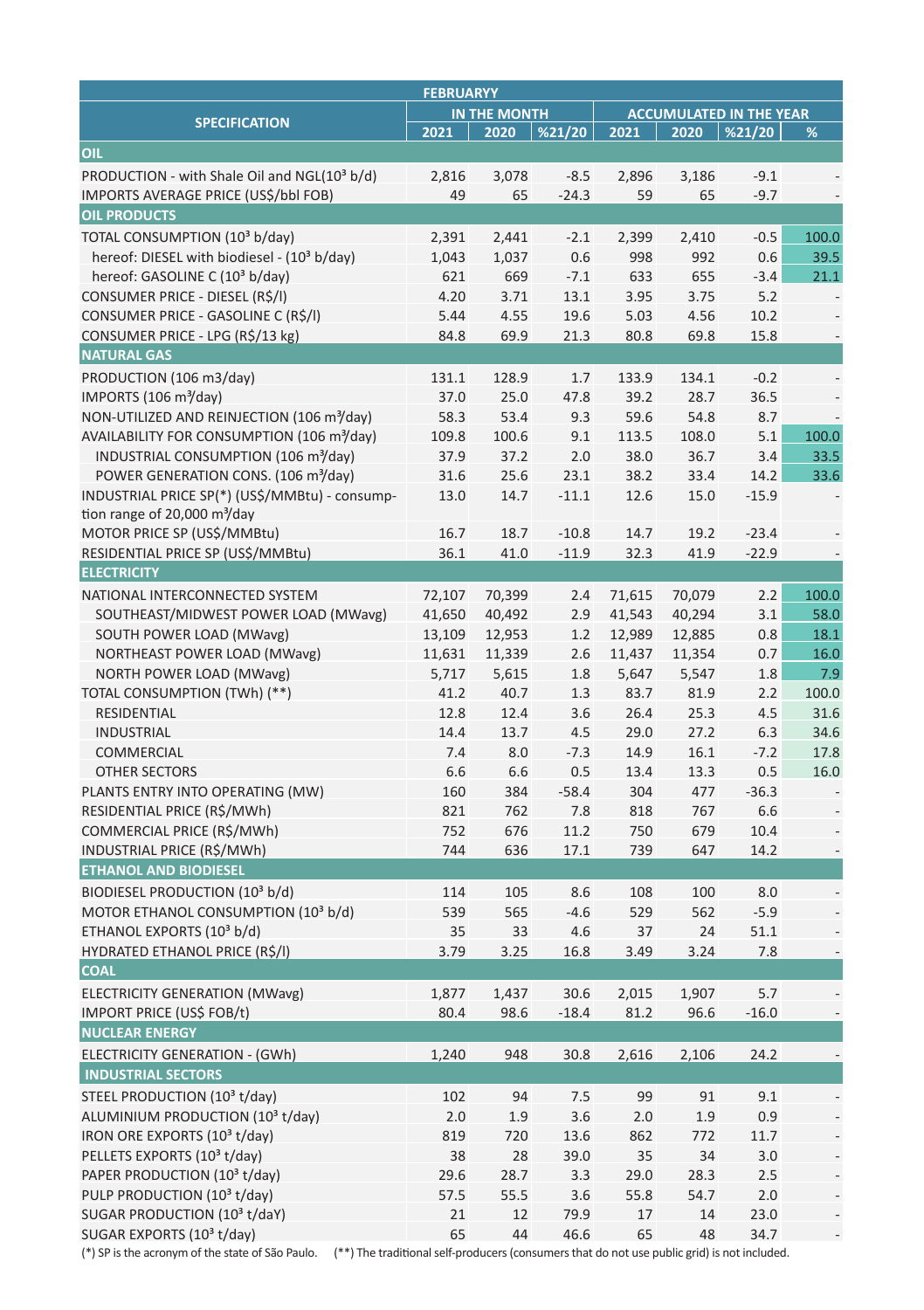

**NATURAL GAS TOTAL DEMAND (million m3/d)**





**MOTOR ETHANOL TOTAL CONSUMPTION (103 bbl/d)**



**C GASOLINE CONSUMPTION (103 bbl/d)**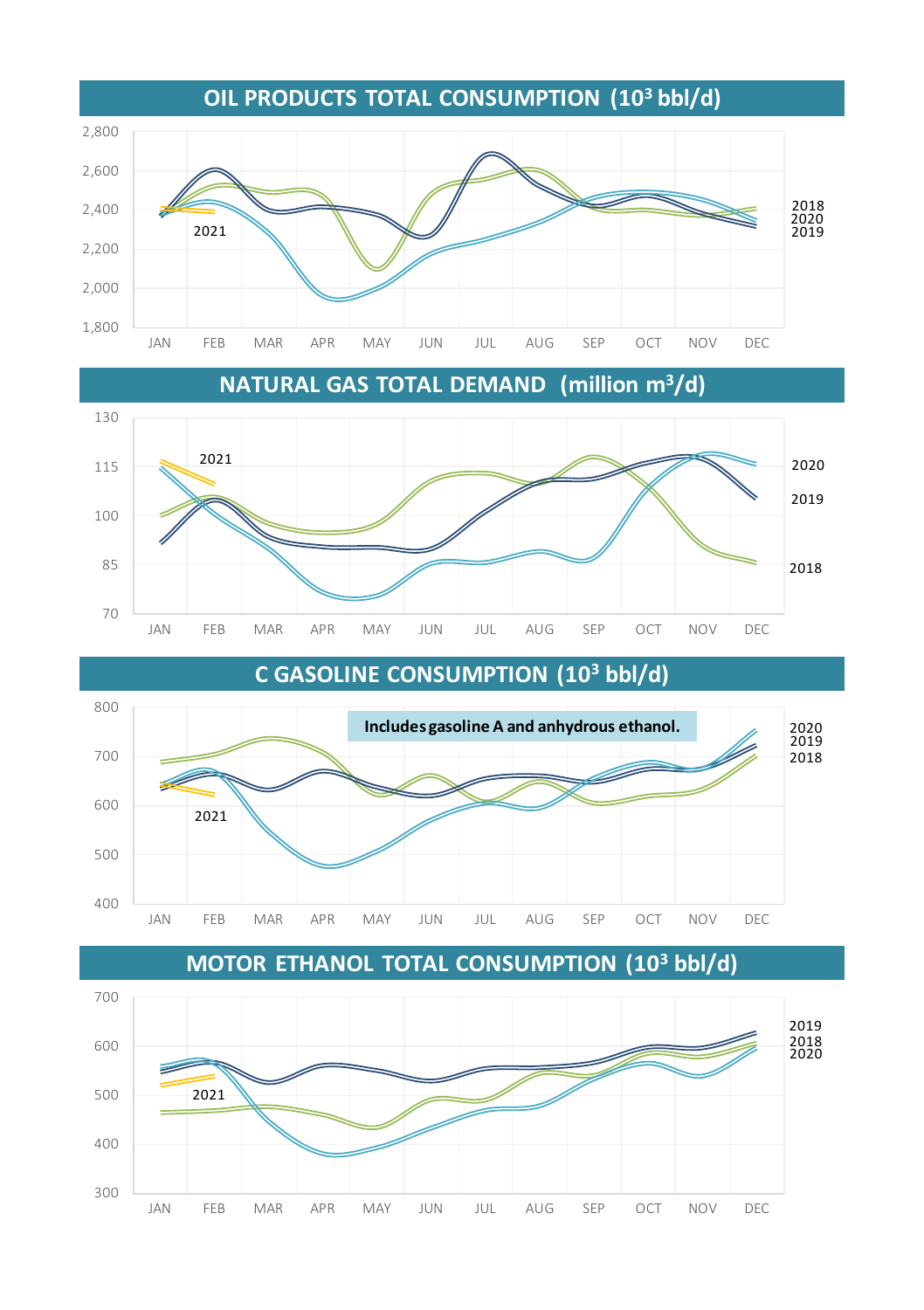







#### **NATIONAL INTERCONNECTED SYSTEM POWER LOAD (GWavg)**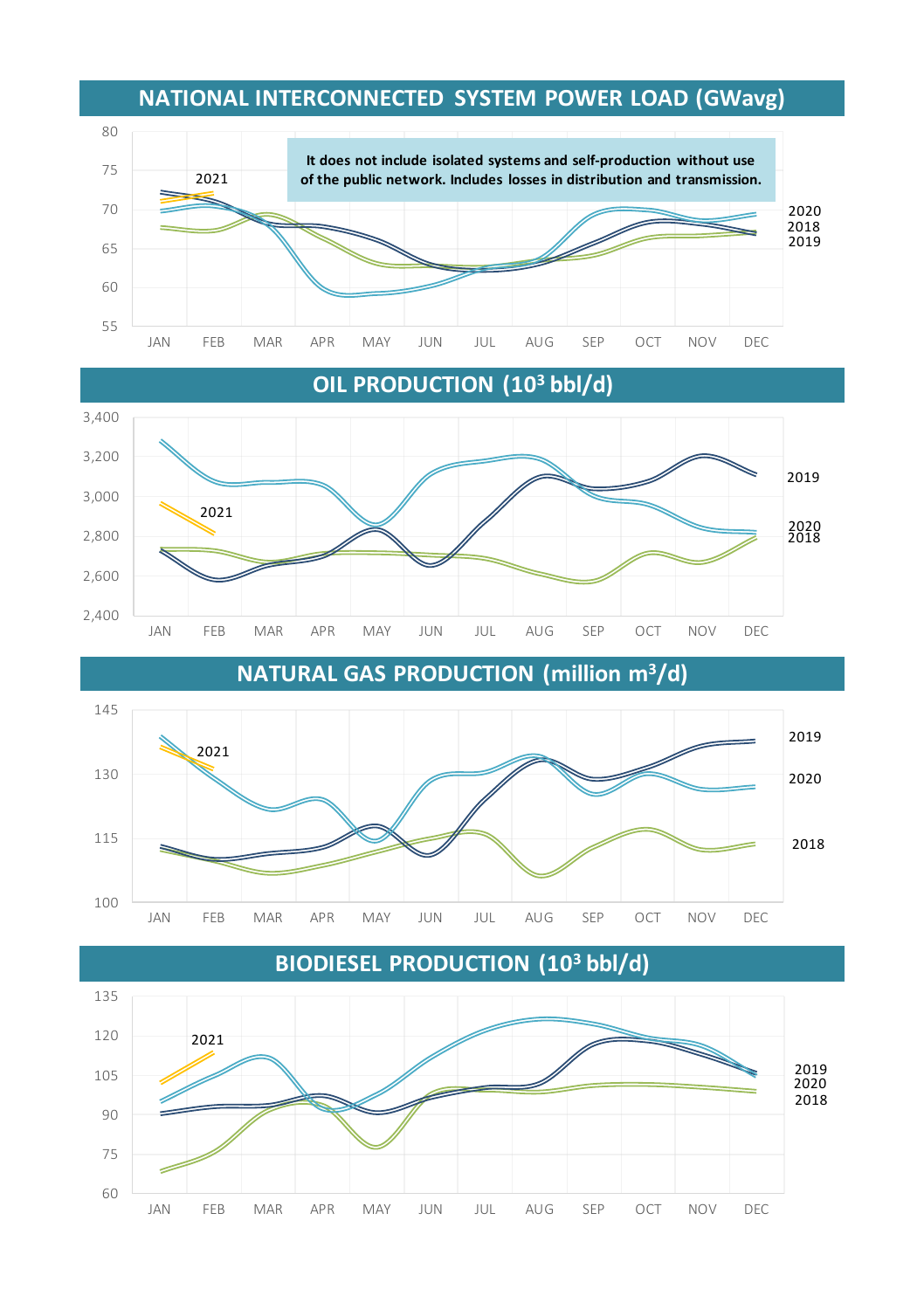

**CEMENT SALES (10³ t/d)**







*Note: For a better visualization, the minimum scale of the graphs was raised to the level close to the lowest value of the curves.*